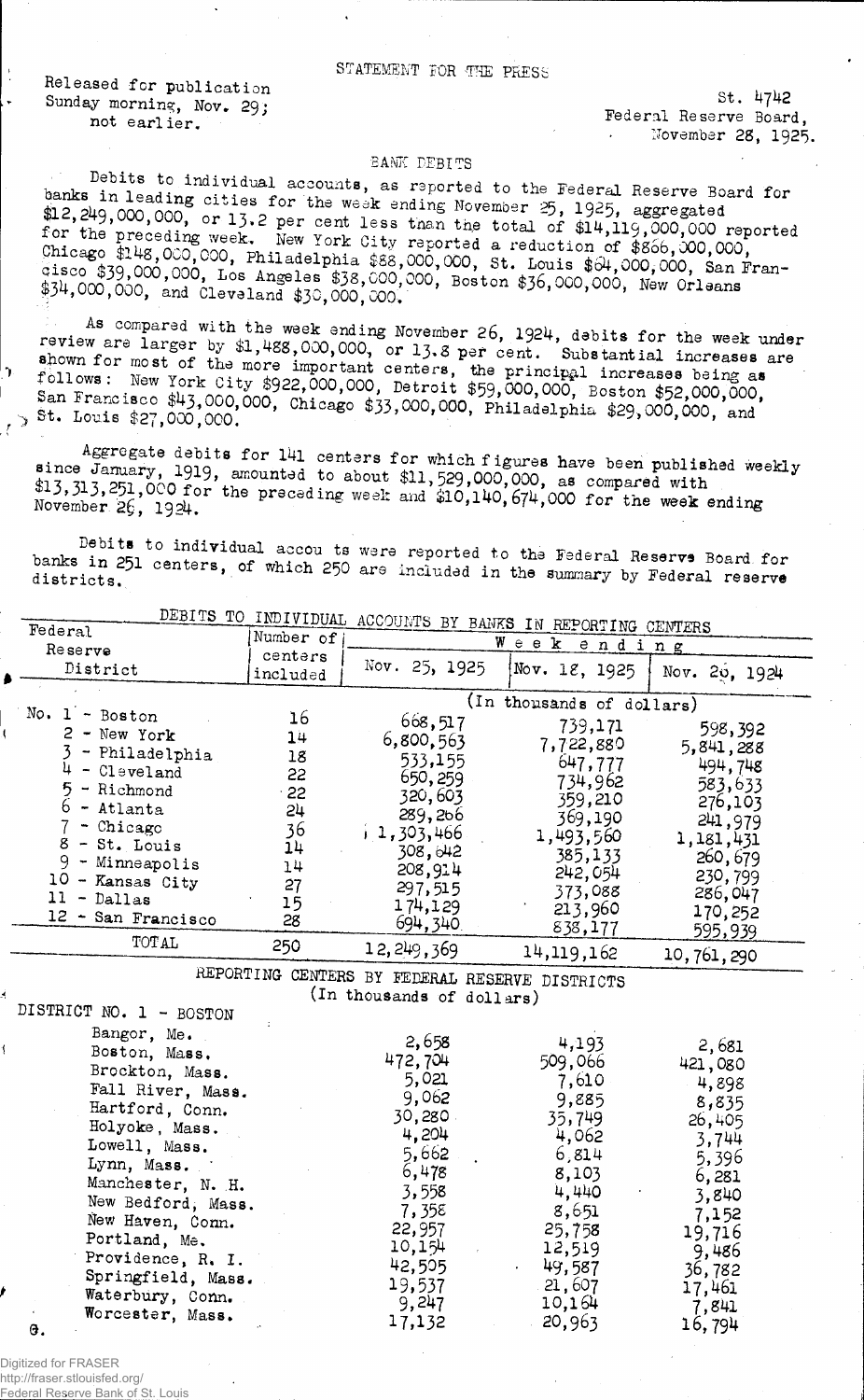|                                     | DEBITS TO INDIVIDUAL ACCOUNTS BY BANKS IN REPORTING CENTERS St. 4742a |                                               |                 |  |
|-------------------------------------|-----------------------------------------------------------------------|-----------------------------------------------|-----------------|--|
|                                     |                                                                       |                                               |                 |  |
|                                     |                                                                       | Week ending                                   |                 |  |
|                                     |                                                                       | Nov. 25, 1925   Nov. 18, 1925   Nov. 26, 1924 |                 |  |
|                                     |                                                                       | (In thousands of dollars)                     |                 |  |
| DISTRICT NO. 2 - NEW YORK           |                                                                       |                                               |                 |  |
| Albany, N.Y.                        | 21,583                                                                | 26,209                                        | 20,986          |  |
| Binghamton, N. Y.<br>Buffalo, N.Y.  | 5,340                                                                 | 5,431                                         | 4,318           |  |
| Elmira, N. Y.                       | 84,632                                                                | 98,015                                        | 77,633          |  |
| Jamestown, N. Y.                    | 3,943                                                                 | 4,751                                         | 3,611           |  |
| Montclair, N. J.                    | 4,536<br>4,361                                                        | 5,044                                         | 4,050           |  |
| Newark, N. J.                       | 84,876                                                                | 6,114                                         | 3,932           |  |
| New York, N.Y.                      | 6,473,855                                                             | 98,676                                        | 70,194          |  |
| Northern New Jersey Clearing        |                                                                       | 7,339,651                                     | 5,551,384       |  |
| House Association                   | 48,452                                                                | 58,440                                        | 45,040          |  |
| Passaic, N. J.                      | 10,788                                                                | 12,307                                        | 7,558           |  |
| Poughkeepsie, N. Y.                 | 3,475                                                                 | 4,153                                         | 2,758           |  |
| Rochester, N. Y.<br>Stamford, Conn. | 34,440                                                                | 40,286                                        | 31,920          |  |
| Syracuse, N. Y.                     | 3,811                                                                 | 3,887                                         | 3,191           |  |
|                                     | 16,471                                                                | 19,916                                        | 14,713          |  |
| DISTRICT NO. 3 - PHILADELPHIA       |                                                                       |                                               |                 |  |
| Allentown, Pa.                      | 7,948                                                                 | 11,083                                        | 6,746           |  |
| Altoona, Pa.                        | 3,695                                                                 | 4,576                                         | 3,808           |  |
| Camden, N. J.                       | 14,649                                                                | 18,021                                        | 11,638          |  |
| Chester, Pa.<br>Harrisburg, Pa.     | 6,325                                                                 | 7,038                                         | 5,015           |  |
| Hazleton, Pa.                       | 10,701<br>3,230                                                       | 12,337                                        | 10,282          |  |
| Johnstown, Pa.                      | 6,304                                                                 | 4,136                                         | 3,102           |  |
| Lancaster, Pa.                      | 6,856                                                                 | 6,218                                         | 5,549           |  |
| Lebanon, Pa.                        | 1,824                                                                 | 8,209<br>2,143                                | 6,283           |  |
| Norristown, Pa.                     | 1,027                                                                 | 1,295                                         | 1,596           |  |
| Philadelphia, Pa.                   | 399,739                                                               | 487,619                                       | 837<br>371,227  |  |
| Reading, Pa.                        | 11,286                                                                | 12,509                                        | 8,214           |  |
| Scranton, Pa.<br>Trenton, N. J.     | 14,300                                                                | 17,000                                        | 19,000          |  |
| Wilkes-Barre, Pa.                   | 17,410<br>9,747                                                       | 19,904                                        | 14,059          |  |
| Williamsport, Pa.                   | 3,499                                                                 | 12,241                                        | 11,496          |  |
| Wilmington, Del.                    | 9,652                                                                 | 5,247                                         | 3,306           |  |
| York, Pa.                           | 4,963                                                                 | 12,103<br>6,038                               | $\delta$ ,060   |  |
| DISTRICT NO. 4 - CLEVELAND          |                                                                       |                                               | 4,530           |  |
| Akron, Ohio                         | 23,586                                                                |                                               |                 |  |
| Butler, Pa.                         | 2,408                                                                 | 22,358                                        | 16,936          |  |
| Canton, Ohio                        | 10,110                                                                | 3,094<br>10,808                               | 2,509           |  |
| Cincinnati, Ohio                    | 81,121                                                                | 90,923                                        | 9,153<br>71,833 |  |
| Cleveland, Ohio                     | 146,367                                                               | 175,975                                       | 142,486         |  |
| Columbus, Ohio                      | 32,618                                                                | 35,147                                        | 29,527          |  |
| Connellsville, Pa.<br>Dayton, Ohio  | 943                                                                   | 1,336                                         | 1,096           |  |
| Erie, Pa.                           | 15,108                                                                | 18,581                                        | 12,787          |  |
| Greensburg, Pa.                     | 8,277<br>5,074                                                        | 9,066                                         | 7,233           |  |
| Homestead, Pa.                      | 1,028                                                                 | 7,212                                         | 5,127           |  |
| Lexington, Ky.                      | 3,927                                                                 | 1,169<br>5,773                                | 886             |  |
| Lima, Ohio                          | 2,754                                                                 | 3,393                                         | 3,982           |  |
| Lorain, Ohio                        | 1,319                                                                 | 1,598                                         | 4,181<br>1,331  |  |
| Oil City, Pa.                       | 3,387                                                                 | 4,433                                         | 2,786           |  |
| Pittsburgh, Pa.                     | 229,869                                                               | 253,391                                       | 208, 307        |  |
| Springfield, Ohio<br>Toledo, Ohio   | 5,153<br>46,641                                                       | 5,278                                         | 4,161           |  |
| Warren, Ohio                        | 2,206                                                                 | 48,965                                        | 33,122          |  |
| Wheeling, W. Va.                    | 9,641                                                                 | 3,737                                         | 2,328           |  |
| Youngstown, Ohio                    | 15,711                                                                | 11,561                                        | 9,357           |  |
| Zanesville, Ohio                    | 3,011                                                                 | 17,673<br>2,991                               | $11,736$ .      |  |
|                                     |                                                                       |                                               | 2,764           |  |

1

 $\bullet$ 

A

|<br>Digiti<del>2ed</del> for FRASER<br>http://fraser.stlouisfed.org/<br>Federal Reserve Bank of St. Louis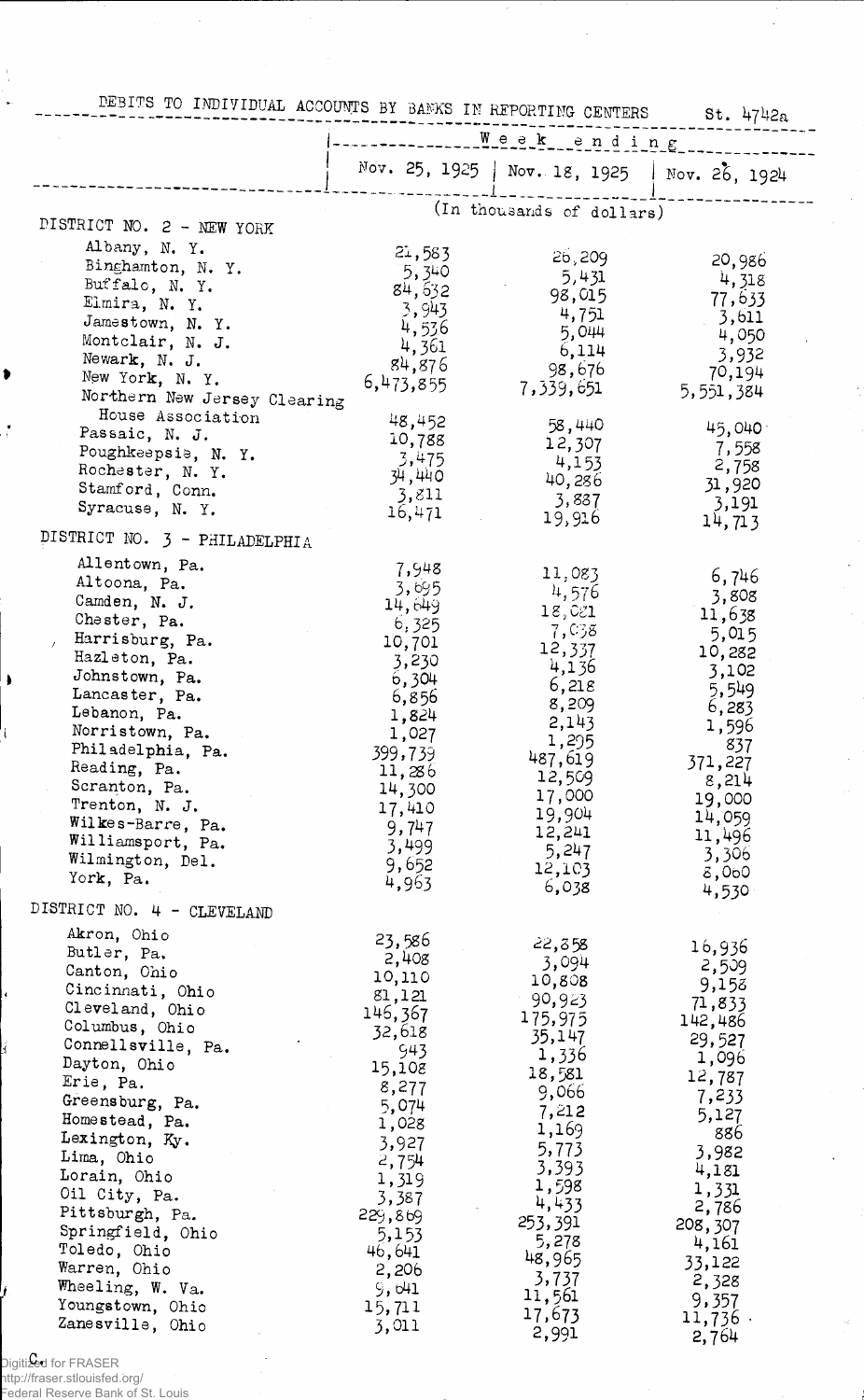| DEBITS TO INDIVIDUAL ACCOUNTS BY BANKS IN REPORTING CENTERS<br>St. 4742b                                                                                                                                                                                                                                                                                                                                                                                                                   |                                                                                                                                                                                                                        |                                                                                                                                                                                                                         |                                                                                                                                                                                                                    |  |
|--------------------------------------------------------------------------------------------------------------------------------------------------------------------------------------------------------------------------------------------------------------------------------------------------------------------------------------------------------------------------------------------------------------------------------------------------------------------------------------------|------------------------------------------------------------------------------------------------------------------------------------------------------------------------------------------------------------------------|-------------------------------------------------------------------------------------------------------------------------------------------------------------------------------------------------------------------------|--------------------------------------------------------------------------------------------------------------------------------------------------------------------------------------------------------------------|--|
|                                                                                                                                                                                                                                                                                                                                                                                                                                                                                            |                                                                                                                                                                                                                        | ™ее ≿<br>ending                                                                                                                                                                                                         |                                                                                                                                                                                                                    |  |
|                                                                                                                                                                                                                                                                                                                                                                                                                                                                                            | Nov. 25, 1925                                                                                                                                                                                                          | Nev. 18, 1925   Nov. 26, 1924                                                                                                                                                                                           |                                                                                                                                                                                                                    |  |
| DISTRICT NO. 5 - RICHMOND                                                                                                                                                                                                                                                                                                                                                                                                                                                                  |                                                                                                                                                                                                                        | (In thousands of dollars)                                                                                                                                                                                               |                                                                                                                                                                                                                    |  |
| Asheville, N. C.<br>Baltimore, Md.<br>Charleston, S. C.<br>Charleston, W. Va.<br>Charlotte, N. C.<br>Columbia, S. C.<br>Cumberland, Md.<br>Danville, Va.<br>Durham, N. C.<br>Greensboro, N. C.<br>Greenville, S. C.<br>Hagerstown, Md.<br>Huntington, W. Va.<br>Lynchburg, Va.<br>Newport News, Va.<br>Norfolk, Va.<br>Raleigh, N. C.<br>Richmond, Va.<br>Roanoke, Va.<br>Spartanburg, S. C.<br>Washington, D. C.<br>Wilmington, N. C.<br>Winston-Salem, N. C.<br>DISTRICT NO. 6 - ATLANTA | 5,712<br>107,379<br>5,387<br>9,017<br>11,982<br>3,927<br>2,063<br>2,873<br>7,655<br>4,773<br>6,101<br>2,406<br>6, 147<br>2,349<br>20,732<br>5,0.1<br>38,892<br>5,569<br>3,909<br>56,098<br>3,890<br>8,731              | 7,251<br>120,417<br>6,444<br>9,822<br>12,889<br>5,000<br>2,458<br>3,509<br>8,976<br>4,285<br>6,475<br>2,890<br>7,006<br>5,840<br>2,503<br>21, 143<br>6,091<br>45,986<br>6,749<br>5,208<br>58,524<br>5,733<br>9,846      | 4,692<br>84,700<br>5,723<br>8,376<br>10,621<br>4,780<br>2,015<br>3,101<br>5,648<br>6,003<br>6,277<br>2,209<br>6,017<br>4,275<br>1,787<br>17,002<br>5,390<br>32,320<br>5,853<br>4,350<br>46,488<br>5,435<br>7,316   |  |
| Albany, Ga.<br>Atlanta, Ga.<br>Augusta, Ga.<br>Birmingham, Ala.<br>Brunswick, Ga.<br>Chattanooga, Tenn.<br>Columbus, Ga.<br>Dothan, Ala.<br>Elberton, Ga.<br>Jackson, Miss.<br>Jacksonville, Fla.<br>Knoxville, Tenn.<br>Macon, Ga.<br>Meridian, Miss.<br>Mobile, Ala.<br>Montgomery, Ala.<br>Nashville, Tenn.<br>Newnan, Ga.<br>New Orleans, La.<br>Pensacola, Fla.<br>Savannah, Ga.<br>Tampa, Fla.<br>Valdosta, Ga.<br>Vicksburg, Miss.                                                  | 1,350<br>31,930<br>7,191<br>31,910<br>838<br>11,179<br>2,974<br>1,006<br>193<br>4,500<br>32,269<br>6,706<br>6,295<br>3,296<br>6,340<br>5,330<br>17,212<br>465<br>74,465<br>2,388<br>12,617<br>25,273<br>1,534<br>2,005 | 1,598<br>46,180<br>8,466<br>37,260<br>993<br>13,652<br>4,763<br>1,130<br>326<br>5,600<br>34,740<br>8,819<br>7,318<br>4,343<br>9,574<br>6,581<br>22,161<br>528<br>108,698<br>2,956<br>13,347<br>26,033<br>1,598<br>2,476 | 1,166<br>34,479<br>7,602<br>31,971<br>607<br>8,172<br>2,876<br>982<br>319<br>3,800<br>16,024<br>6,777<br>5,081<br>2,998<br>6,044<br>4,608<br>16,716<br>688<br>65,930<br>1,474<br>11,049<br>9,476<br>1,103<br>2,037 |  |

 $\cdot$ 

Digitized for FRASER http://fraser.stlouisfed.org/ Federal Reserve Bank of St. Louis

c.

j.

U

 $\frac{1}{\lambda}$  $\ddot{\phantom{0}}$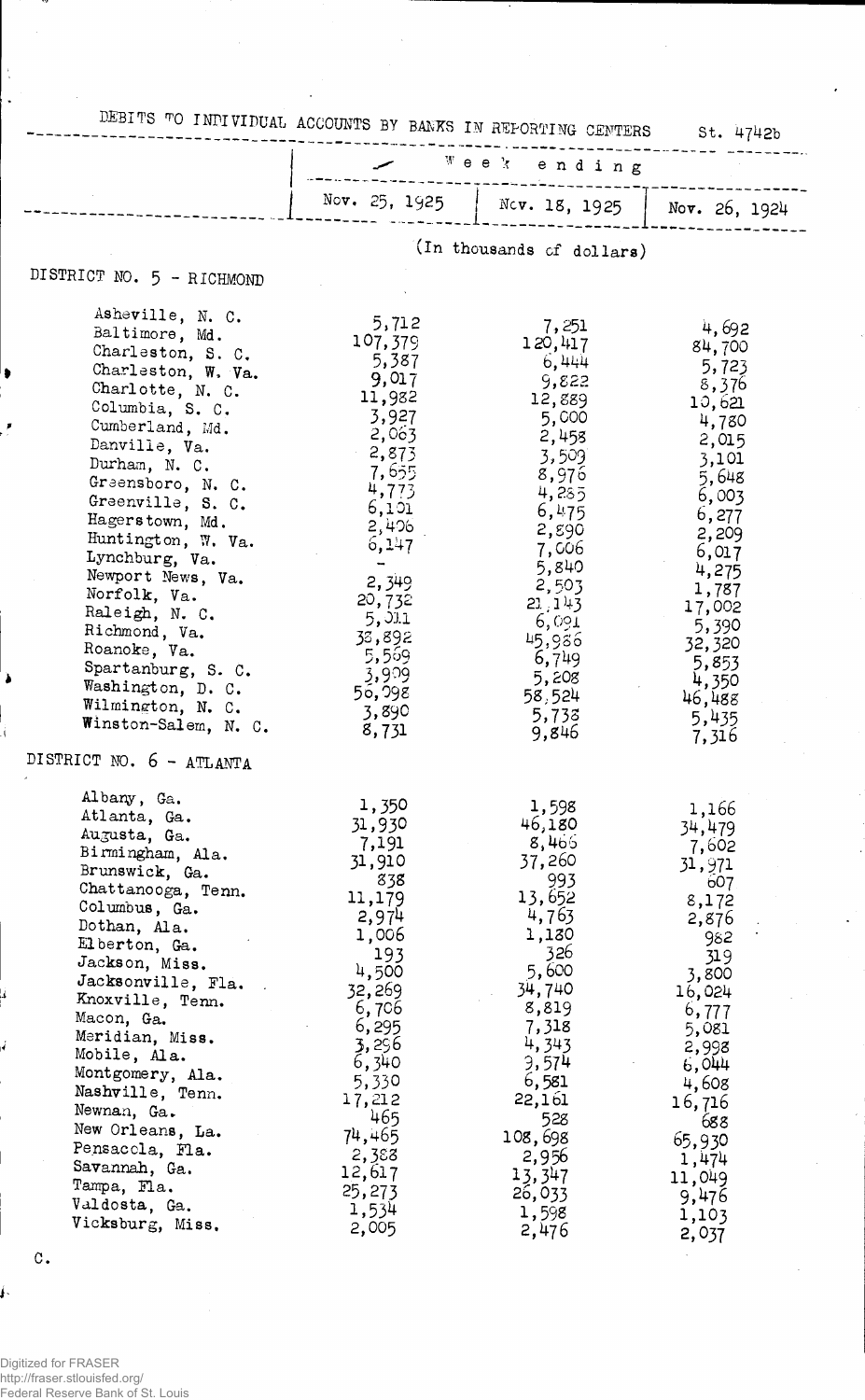|  | DEBITS TO INDIVIDUAL ACCOUNTS BY BANKS IN REPORTING CENTERS |  |  |  |  |  |  |  |
|--|-------------------------------------------------------------|--|--|--|--|--|--|--|
|--|-------------------------------------------------------------|--|--|--|--|--|--|--|

 $St. 4742c$ 

 $\bar{\gamma}$ 

|                                                                                                                                                                                                                                                                                                                                                                                                                                                                                                                                                                                                                                                                                                               | Week ending                                                                                                                                                                                                                                                                                                                                          |                                                                                                                                                                                                                                                                                                                                                         |                                                                                                                                                                                                                                                                                                                                                |  |
|---------------------------------------------------------------------------------------------------------------------------------------------------------------------------------------------------------------------------------------------------------------------------------------------------------------------------------------------------------------------------------------------------------------------------------------------------------------------------------------------------------------------------------------------------------------------------------------------------------------------------------------------------------------------------------------------------------------|------------------------------------------------------------------------------------------------------------------------------------------------------------------------------------------------------------------------------------------------------------------------------------------------------------------------------------------------------|---------------------------------------------------------------------------------------------------------------------------------------------------------------------------------------------------------------------------------------------------------------------------------------------------------------------------------------------------------|------------------------------------------------------------------------------------------------------------------------------------------------------------------------------------------------------------------------------------------------------------------------------------------------------------------------------------------------|--|
|                                                                                                                                                                                                                                                                                                                                                                                                                                                                                                                                                                                                                                                                                                               | Nov. 25, 1925                                                                                                                                                                                                                                                                                                                                        | Nov. 18, 1925                                                                                                                                                                                                                                                                                                                                           | Nov. 26, 1924                                                                                                                                                                                                                                                                                                                                  |  |
|                                                                                                                                                                                                                                                                                                                                                                                                                                                                                                                                                                                                                                                                                                               |                                                                                                                                                                                                                                                                                                                                                      | (In thousands of dollars)                                                                                                                                                                                                                                                                                                                               |                                                                                                                                                                                                                                                                                                                                                |  |
| DISTRICT NO. 7 - CHICAGO                                                                                                                                                                                                                                                                                                                                                                                                                                                                                                                                                                                                                                                                                      |                                                                                                                                                                                                                                                                                                                                                      |                                                                                                                                                                                                                                                                                                                                                         |                                                                                                                                                                                                                                                                                                                                                |  |
| Adrian, Mich.<br>Aurora, Ill.<br>Bay City, Mich.<br>Bloomington, Ill.<br>Cedar Rapids, Iowa<br>Champaign, Ill.<br>Chicago, Ill.<br>Danville, Ill.<br>Davemport, Iowa<br>Decatur, Ill.<br>Des Moines, Iowa<br>Detroit, Mich.<br>Dubuque, Iowa<br>Flint, Mich.<br>Fort Wayne, Ind.<br>Gary, Ind.<br>Grand Rapids, Mich.<br>Green Bay, Wis.<br>Hammond, Ind.<br>Indianapolis, Ind.<br>Jackson, Mich.<br>Kalamazoo, Mich.<br>Lansing, Mich.<br>Mason City, Iowa<br>Milwaukee, Wis.<br>Moline, Ill.<br>Muscatine, Iowa<br>Oshkosh, Wis.<br>Peoria, Ill.<br>Rockford, Ill.<br>Saginaw, Mich.<br>Sheboygan, Wis.<br>Sioux City, Iowa<br>South Bend, Ind.<br>Springfield, Ill.<br>Terre Haute, Ind.<br>Waterloo, Iowa | 1,028<br>3,319<br>3,002<br>2,263<br>8,806<br>1,605<br>772,913<br>2,535<br>6,052<br>4,767<br>20,386<br>239,543<br>3,037<br>7,860<br>9,795<br>5,351<br>17,488<br>3,158<br>5,204<br>29,015<br>4,981<br>5,271<br>9,300<br>2,396<br>63,096<br>2,170<br>1,109<br>2,500<br>10,260<br>5,193<br>6,318<br>3,829<br>16,105<br>11,390<br>7,824<br>4,326<br>4,070 | 1,162<br>4,602<br>3,227<br>3,464<br>11,076<br>2,226<br>921, 312<br>3,363<br>8,294<br>5,033<br>21,421<br>222,812<br>4,483<br>8,564<br>10,676<br>4,852<br>23,218<br>3,307<br>3,990<br>42,692<br>5,490<br>5,710<br>8,080<br>2,499<br>73,883<br>2,789<br>1,075<br>3,000<br>13,688<br>7,339<br>5,971<br>4,764<br>21,692<br>13,569<br>9,441<br>4,970<br>4,590 | 830<br>2,793<br>2,827<br>2,139<br>7,408<br>1,937<br>739,455<br>2,500<br>5,735<br>3,766<br>16,312<br>180,394<br>4,004<br>5,879<br>9,277<br>4,747.<br>12,840<br>2,496<br>4,400<br>28,509<br>4,358<br>4,434<br>6,400<br>2,000<br>57,443<br>1,840<br>1,103<br>2,100<br>10,033<br>4,614<br>5,841<br><br>17,841<br>10,064<br>6,819<br>4,394<br>3,899 |  |
| DISTRICT NO. 8 - ST. LOUIS                                                                                                                                                                                                                                                                                                                                                                                                                                                                                                                                                                                                                                                                                    |                                                                                                                                                                                                                                                                                                                                                      |                                                                                                                                                                                                                                                                                                                                                         |                                                                                                                                                                                                                                                                                                                                                |  |
| East St. Louis and Nat'l.<br>Stock Yards, Ill.<br>Eldorado, Ark.<br>Evansville, Ind.<br>Fort Smith, Ark.<br>Greenville, Miss.<br>Helena, Ark.<br>Little Rock, Ark.<br>Louisville, Ky.<br>Memphis, Tenn.<br>Owensboro, Ky.<br>Quincy, Ill.<br>St. Louis, Mo.<br>Ã.<br>Sedalia, Mo.<br>Springfield, Mo.                                                                                                                                                                                                                                                                                                                                                                                                         | 10,812<br>2,806<br>8,843<br>4,429<br>1,262<br>1,986<br>19,352<br>50,312<br>46,814<br>1,068<br>2,649<br>154,300<br>950<br>3,059                                                                                                                                                                                                                       | 12,623<br>3,187<br>9,570<br>4,596<br>1,611<br>2,089<br>25,042<br>49,266<br>49,550<br>1,346<br>3,555<br>218,100<br>1,023<br>3,575                                                                                                                                                                                                                        | 10,884<br>1,723<br>5,600<br>3,976<br>1,441<br>1,866<br>20,629<br>38,469<br>41,801<br>1,213<br>2,663<br>127,000<br>912<br>2,502                                                                                                                                                                                                                 |  |

 $\overline{c}$  c.

 $\frac{1}{3}$ 

 $\ddot{\phantom{1}}$ 

 $\sim$ 

 $\blacksquare$ 

 $\mathcal{E}$ 

 $\mathbf{\hat{i}}$ 

 $\mathbf{I}$ 

 $\overline{\phantom{a}}$ 

 $\pmb{\langle}$ 

į.

Digitized for FRASER http://fraser.stlouisfed.org/ Federal Reserve Bank of St. Louis

 $\sim$   $\sim$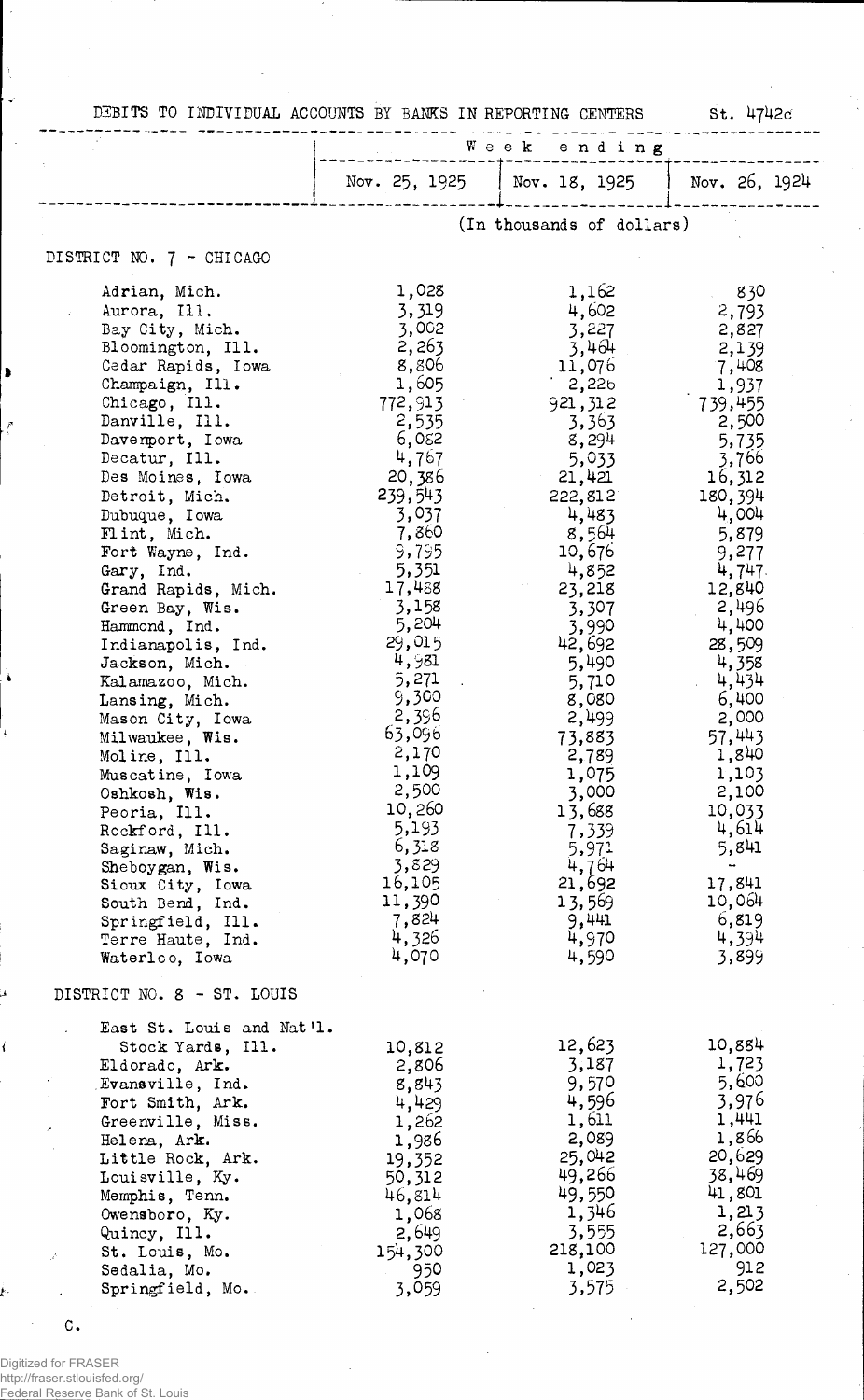|                                                                                                                                                                                                                                                                                                                    |                                                                                                                                                                    | DEBITS TO INDIVIDUAL ACCOUNTS BY BANKS IN REFORTING CENTERS St. 4742d                                                                       |                                                                                                                                              |  |  |
|--------------------------------------------------------------------------------------------------------------------------------------------------------------------------------------------------------------------------------------------------------------------------------------------------------------------|--------------------------------------------------------------------------------------------------------------------------------------------------------------------|---------------------------------------------------------------------------------------------------------------------------------------------|----------------------------------------------------------------------------------------------------------------------------------------------|--|--|
|                                                                                                                                                                                                                                                                                                                    |                                                                                                                                                                    |                                                                                                                                             |                                                                                                                                              |  |  |
|                                                                                                                                                                                                                                                                                                                    |                                                                                                                                                                    | Nov. 25, 1925 Nov. 18, 1925 Nov. 26, 1924                                                                                                   |                                                                                                                                              |  |  |
|                                                                                                                                                                                                                                                                                                                    |                                                                                                                                                                    | (In thousands of dollars)                                                                                                                   |                                                                                                                                              |  |  |
| DISTRICT NO. 9 - MINNEAPOLIS                                                                                                                                                                                                                                                                                       |                                                                                                                                                                    |                                                                                                                                             |                                                                                                                                              |  |  |
| Aberdeen, S. D.<br>Billings, Mont.<br>Dickinson, N. D.<br>Duluth, Minn.<br>Fargo, N. D.<br>Grand Forks, N. D.<br>Helena, Mont.<br>Jamestown, N. D.<br>La Crosse, Wis.<br>Minneapolis, Minn.<br>Minot, N. D.<br>Red Wing, Minn.<br>St. Paul, Minn.<br>Sioux Falls, S. D.<br>South St. Paul, Minn.<br>Superior, Wis. | 1,527<br>1,894<br>571<br>32,625<br>$\sim$<br>2,779<br>2,046<br><b>Service Control</b><br>2,318<br>104,171<br>1,450<br>$\sim$<br>40,480<br>4,040<br>11,269<br>1,958 | 2,098<br>2,036<br>526<br>31,558<br>4,889<br>3,432<br>2,542<br>835<br>2,624<br>123,050<br>2,105<br>708<br>50,241<br>4,514<br>13,649<br>2,104 | 1,347<br>1,991<br>622<br>48,925<br>3,055<br>2,335<br>2,781<br>553<br>2,155<br>116,176<br>1,283<br>- 642<br>38,057<br>3,174<br>9,209<br>1,736 |  |  |
| Winona, Minn.<br>DISTRICT NO. 10 - KANSAS CITY                                                                                                                                                                                                                                                                     | 1,786                                                                                                                                                              | 1,575                                                                                                                                       | 1,008                                                                                                                                        |  |  |
| Atchison, Kans.<br>Bartlesville, Okla.<br>Casper, Wyo.<br>Cheyenne, Wyo.<br>Colorado Springs, Colo.<br>Denver, Colo.<br>Enid, Okla.<br>Fremont, Neb.<br>Grand Junction, Colo.<br>Guthrie, Okla.<br>Hutchinson, Kans.<br>Independence, Kans.<br>Joplin, Mo.<br>Kansas City, Kans.<br>Kansas City, Mo.               | 1,526<br>2,928<br>$\sim$ $\sim$<br>1,835<br>3,742<br>41,793<br>2,999<br>1,053<br>916<br>3,580<br>1,555<br>3,928<br>4,344<br>92,142                                 | 1,716<br>3,374<br>2,963<br>2,205<br>4,959<br>49,344<br>4,251<br>831<br>1,191<br>1,202<br>3,547<br>3,010<br>6,245<br>6,031<br>116,898        | 1,442<br>2,767<br>3,820<br>2,013<br>3,199<br>40,236<br>2,640<br>653<br>736<br>720<br>4,113<br>2,351<br>3,341<br>4,367<br>86,425              |  |  |
| Lawrence, Kans.<br>Lincoln, Neb.<br>McAlester, Okla.<br>Muskogee, Okla.<br>Oklahoma City, Okla.<br>Okmulgee, Okla.<br>Omaha, Neb.<br>Parsons, Kans.<br>Pittsburg, Kans.<br>Pueblo, Colo.<br>St. Joseph, Mo.<br>Topeka, Kans.<br>Tulsa, Okla.<br>Wichita, Kans.                                                     | 1,062<br>7,399<br>1,356<br>2,711<br>19,446<br>2,507<br>46,570<br>711<br>1,486<br>6,756<br>12,554<br>3,200<br>21,188<br>8,222                                       | 1,504<br>8,256<br>1,480<br>3,494<br>26,357<br>2,967<br>51, 337<br>888<br>1,878<br>8,138<br>16,230<br>4,261<br>31,475<br>10,720              | 1,109<br>5,706<br>1,105<br>2,798<br>19,202<br>1,803<br>45,462<br>599<br>1,316<br>9,102<br>13,630<br>3,057<br>18,320<br>8,438                 |  |  |

 $\overline{\phantom{a}}$ 

C

 $\bar{\mathbf{V}}$ 

ŧ

 $\bar{\mathbf{r}}$ 

 $\mathbf{I}$ 

ķ.

Digitized for FRASER http://fraser.stlouisfed.org/ Federal Reserve Bank of St. Louis